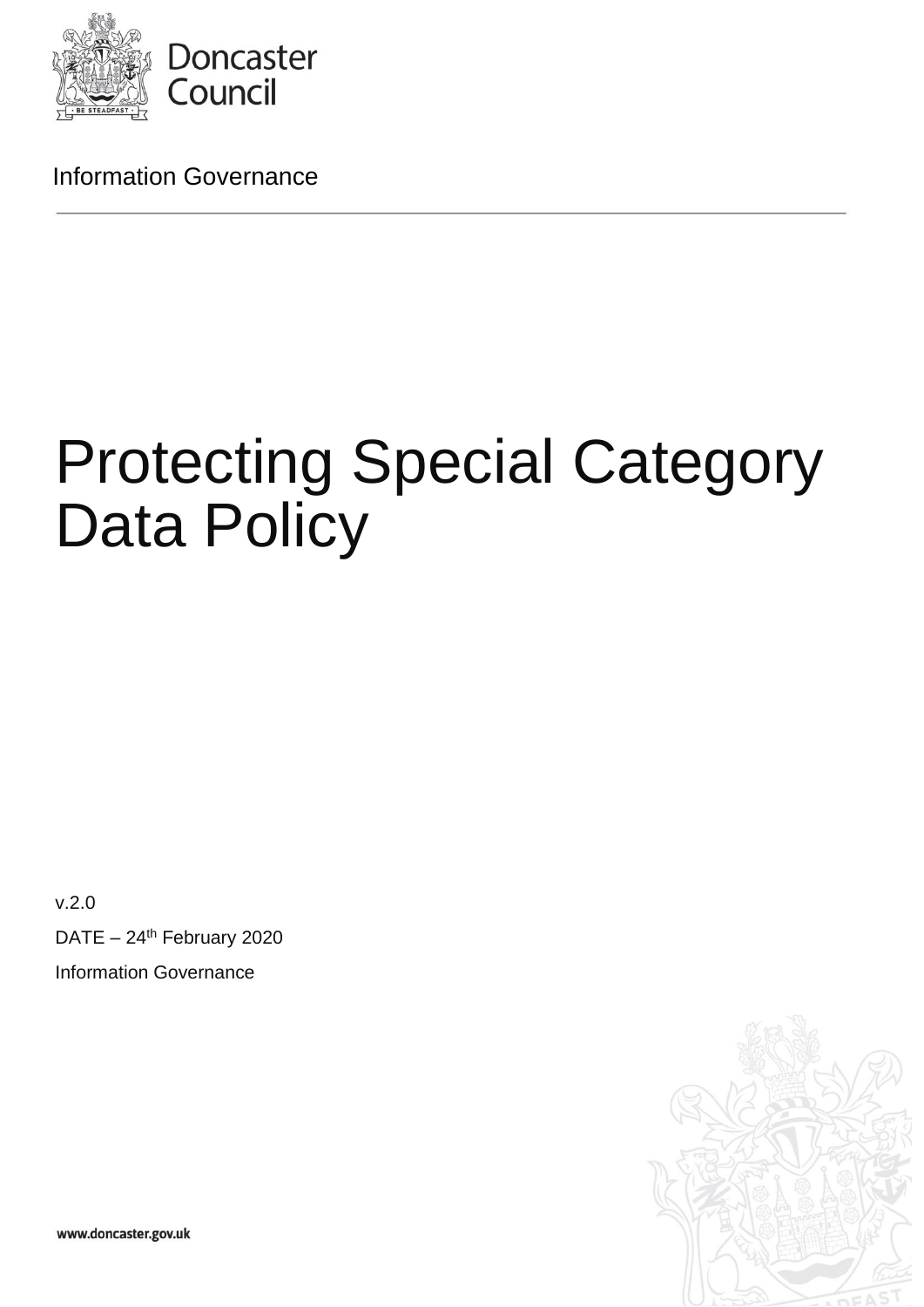## **Policy cover sheet**

| <b>Policy Title:</b>                         | <b>Protecting Special Category Data Policy</b>                                                                                                                                    |
|----------------------------------------------|-----------------------------------------------------------------------------------------------------------------------------------------------------------------------------------|
| <b>Related Policies:</b>                     | Data Protection Policy; Law Enforcement (Data<br>Protection) Policy; Information Security Policy                                                                                  |
| <b>Contact:</b>                              | Information Governance Team<br>Information.governance@doncaster.gov.uk                                                                                                            |
| <b>Freedom of Information:</b>               | This Policy and all information within it are suitable<br>for release under the Freedom of Information Act<br>2000                                                                |
| <b>Equality Impact</b><br><b>Assessment:</b> | This Policy has been assessed as having a positive<br>impact on protected groups, as it sets out how the<br>Council will safeguard data relating to protected<br>characteristics. |
| <b>Version:</b>                              | 2.0                                                                                                                                                                               |
| <b>Status:</b>                               | Draft                                                                                                                                                                             |

## Version control

| <b>Version</b> | <b>Changes</b>                |
|----------------|-------------------------------|
| 1.0            |                               |
| 2.0            | Re-draft of the whole policy. |
|                |                               |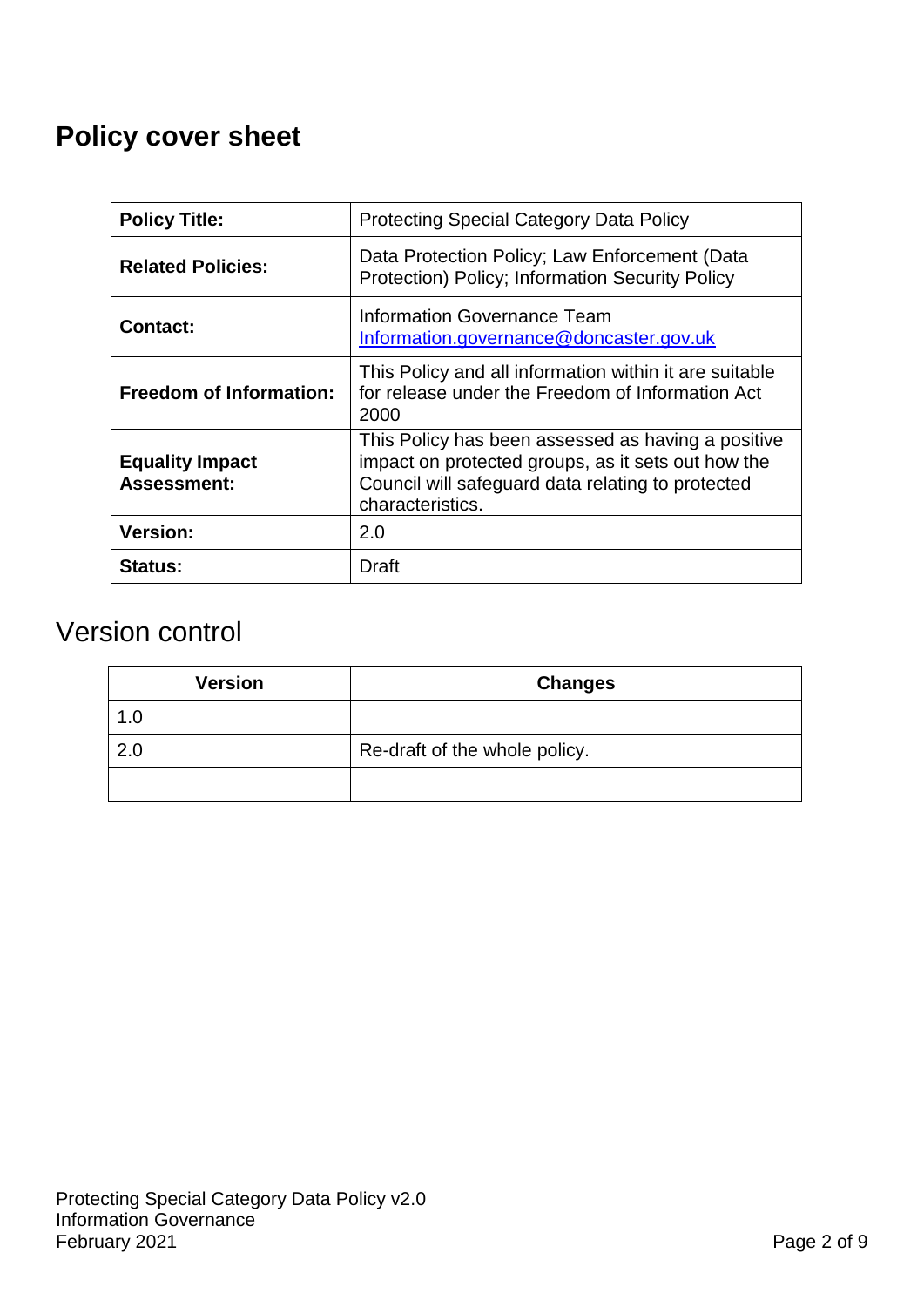### **Contents**

| 5. Processing carried out by the Council which requires an Appropriate Policy Document  - 6 - |  |
|-----------------------------------------------------------------------------------------------|--|
|                                                                                               |  |
|                                                                                               |  |
|                                                                                               |  |
|                                                                                               |  |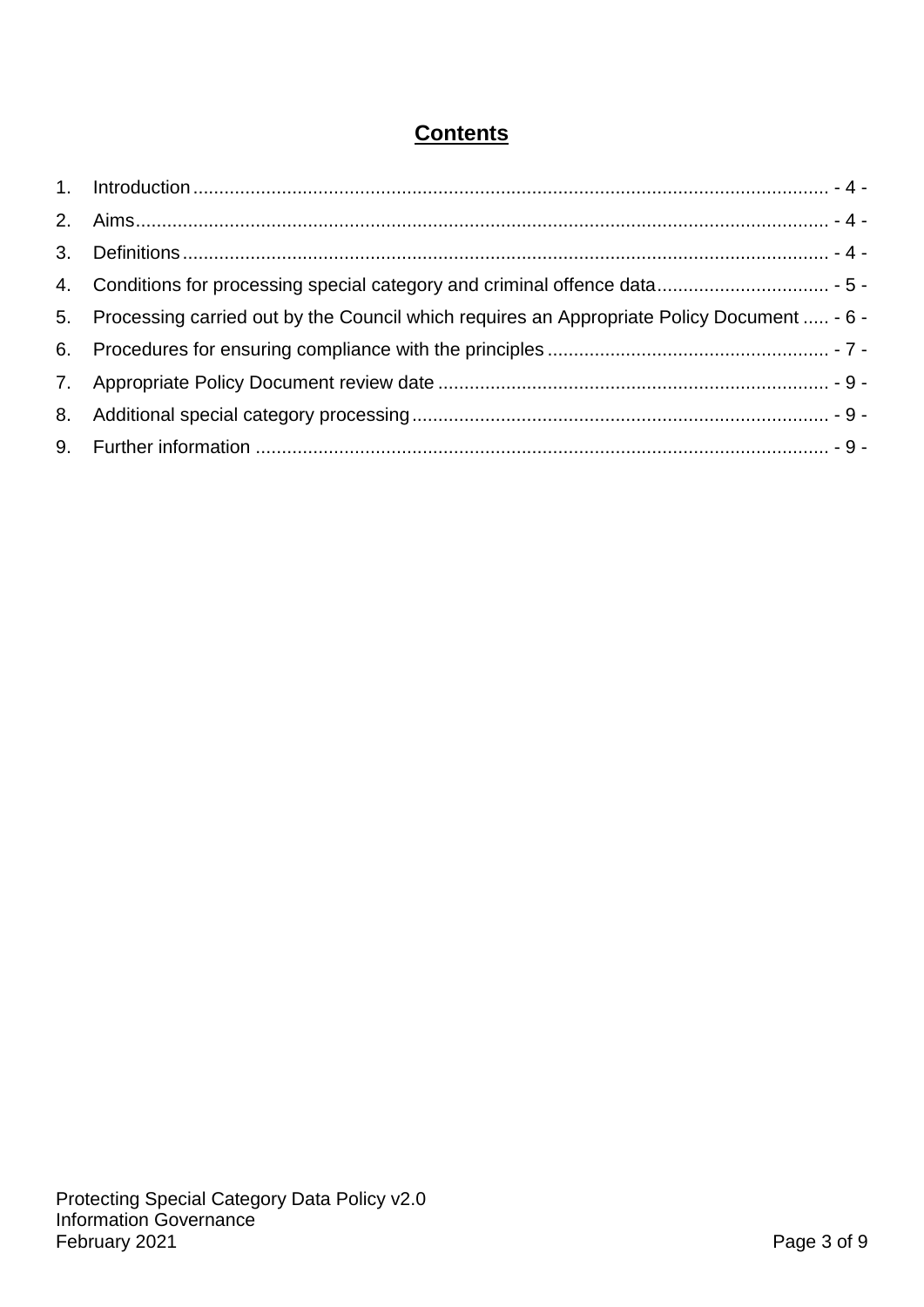#### <span id="page-3-0"></span>**1. Introduction**

The Council processes special category data and criminal offence data as part of its statutory and corporate functions. It does so in line with the requirements of Articles 9 and 10 of the General Data Protection Regulation (GDPR) and Schedule 1 of The Data Protection Act 2018 (DPA 2018). When processing this type of data, under certain conditions for processing, the Council must have an Appropriate Policy Document (APD) in place. This policy satisfies this requirement, by explaining our processing and demonstrates the Council is compliant with the requirements of the GDPR Article 5 Principles. The Council also carries out processing for law enforcement purposes, which falls under Part 3 of the DPA 2018. This processing is not covered in this document please see our Law Enforcement (Data Protection) Policy for further details.

#### <span id="page-3-1"></span>**2. Aims**

The aims of this Policy are:

- To explain Doncaster Council's procedures for securing compliance with the principles in Article 5 of the GDPR, and the conditions it is relying on when processing special category and criminal offence data, and
- To explain Doncaster Council's policies with regard to the retention and erasure of personal data, and how it will protect the rights and freedoms of data subjects when processing special category personal data;

#### <span id="page-3-2"></span>**3. Definitions**

General Data Protection Regulation (GDPR):

Means both the EU regulation and the UK GDPR, which came into effect on 1 January 2021

Special Category Data:

Special category data is defined at Article 9 GDPR as personal data revealing:

- Racial or ethnic origin;
- Political opinions:
- Religious or philosophical beliefs;
- Trade union membership:
- Genetic data:
- Biometric data for the purpose of uniquely identifying a natural person;
- Data concerning health; or
- Data concerning a natural person's sex life or sexual orientation.

Criminal conviction data:

Article of 10 GDPR covers processing in relation to criminal convictions and offences or related security measures. In addition, section 11(2) of the DPA 2018 specifically confirms that this includes personal data relating to the alleged commission of offences or proceedings for an offence

Protecting Special Category Data Policy v2.0 Information Governance February 2021 **Page 4 of 9**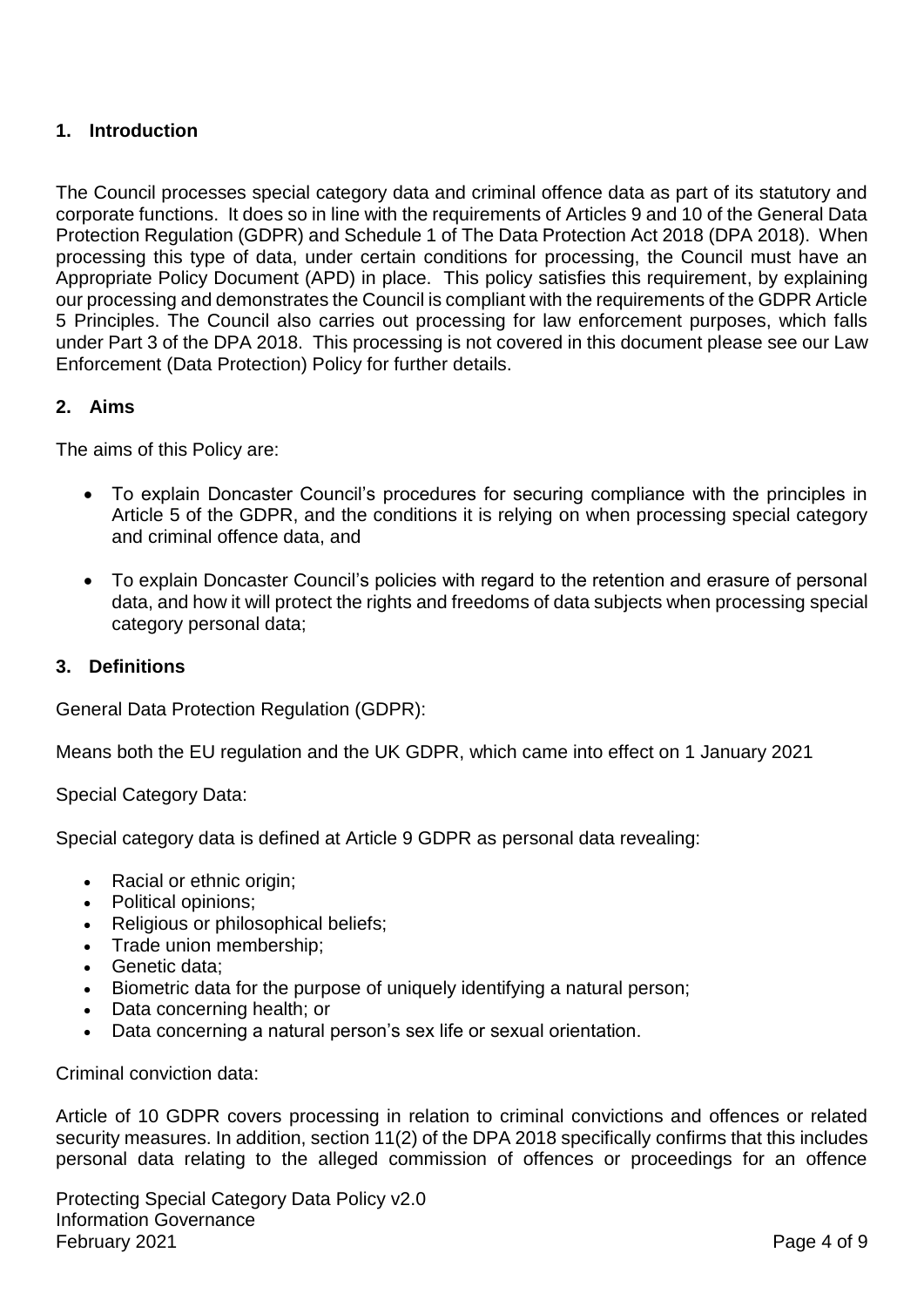committed or alleged to have been committed, including sentencing. This is collectively referred to as 'criminal offence data'.

#### <span id="page-4-0"></span>**4. Conditions for processing special category and criminal offence data**

The Council processes special category data under the following GDPR Articles:

i. Article 9(2)(b) – where processing is necessary for the purposes of performing or exercising obligations or rights which are imposed or conferred by law on the Council or the data subject in connection with employment, social security or social protection.

Examples of our processing include staff sickness absences and trade union membership

ii. Article 9(2)(g) - reasons of substantial public interest.

As a local authority the Council has a number of functions which are statutory and others which it has the power to perform. These include planning, roads, recreation facilities and amenities, social care, environmental protection and public health functions. Our processing for these purposes is for reasons of substantial public interest and is necessary for the Council to carry out its role.

 Examples of our processing include data collected and used for the provision of adult social care, information we are provided with when investigating complaints, for the enforcement of school attendance and when using data to consider planning applications.

iii. Article  $9(2)(i)$  – for archiving purposes in the public interest.

The relevant purpose we rely on is Schedule 1 Part 1 paragraph 4 – archiving.

 An example of our processing is the transfers we make to our Archives department as part of our obligations to document the Council's history of decision making.

iv. Article  $9(2)(f)$  – for the establishment, exercise or defence of legal claims.

 Examples of our processing includes processing relating to any insurance claims, employment tribunal or other litigation.

v. Article 9(2)(a) – explicit consent

In circumstances where we seek consent, we make sure that the consent is unambiguous and for one or more specified purposes, is given by an affirmative action and is recorded as the condition for processing.

 Examples of our processing include staff dietary requirements and health information we receive from our customers who require a reasonable adjustment to access our services.

vi. Article 9(2)(c) – where processing is necessary to protect the vital interests of the data subject or of another natural person.

• An example of our processing would be using health information about a member of staff in a medical emergency.

We process criminal offence data under Article 10 of the GDPR

Protecting Special Category Data Policy v2.0 Information Governance February 2021 **Page 5 of 9**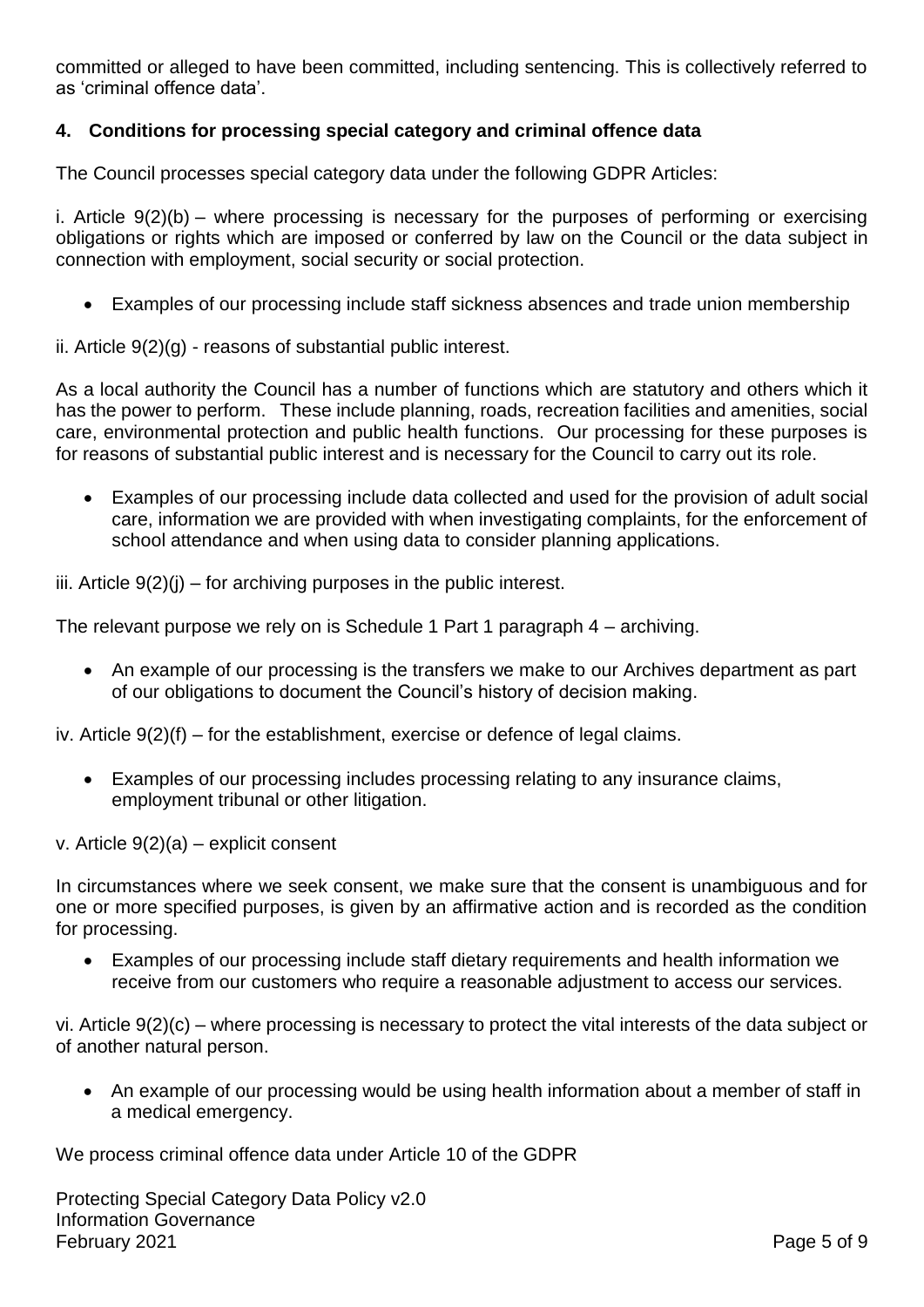Examples of our processing of criminal offence data include pre-employment checks and declarations by an employee in line with contractual obligations.

#### <span id="page-5-0"></span>**5. Processing carried out by the Council which requires an Appropriate Policy Document**

Description of data processed:

Employee special category data is processed by the Council in order to fulfil its obligations as an employer. This includes such information as their ethnicity, membership of any trade union, about their health and wellbeing and criminal offence data. Further detailed information about this processing can be found in our staff privacy notice.

The Council also processes special category and criminal offence data, for reasons of substantial public interest, in order to fulfil our statutory functions as a local authority. Examples of these include details provided as part of a planning application or in the course of providing adult social care services. The Council has a number of privacy notices on its website which provides further details, these can be accessed [here.](https://www.doncaster.gov.uk/services/the-council-democracy/privacy)

The Council also maintains an Information Asset Register which records its processing activities in accordance with Article 30 of the GDPR.

Schedule 1 conditions for processing:

#### **Special category data**

The Council processes SC data for the following purposes in Part 1 of Schedule 1:

**Paragraph 1 (1)** employment, social security and social protection.

The Council processes SC data for the following purposes in Part 2 of Schedule 1:

**Paragraph 6(1) and (2)(a)** statutory, etc. purposes **Paragraph 10(1)** preventing or detecting unlawful acts **Paragraph 11(1) and (2)** protecting the public against dishonesty **Paragraph (14)(1)** preventing fraud **Paragraph (18)** safeguarding of children and of individuals at risk **Paragraph (19)** safeguarding of economic well-being of certain individuals **Paragraph (24)** disclosure to elected representatives

#### **Criminal offence data**

The Council processes criminal offence data for the following purposes in parts 1 and 2 of Schedule 1:

**Paragraph 1** employment, social security and social protection **Paragraph 6(2)(a)** statutory, etc. purposes **Paragraph (18)** safeguarding of children and of individuals at risk **Paragraph (19)** safeguarding of economic well-being of certain individuals

Protecting Special Category Data Policy v2.0 Information Governance February 2021 **Page 6 of 9**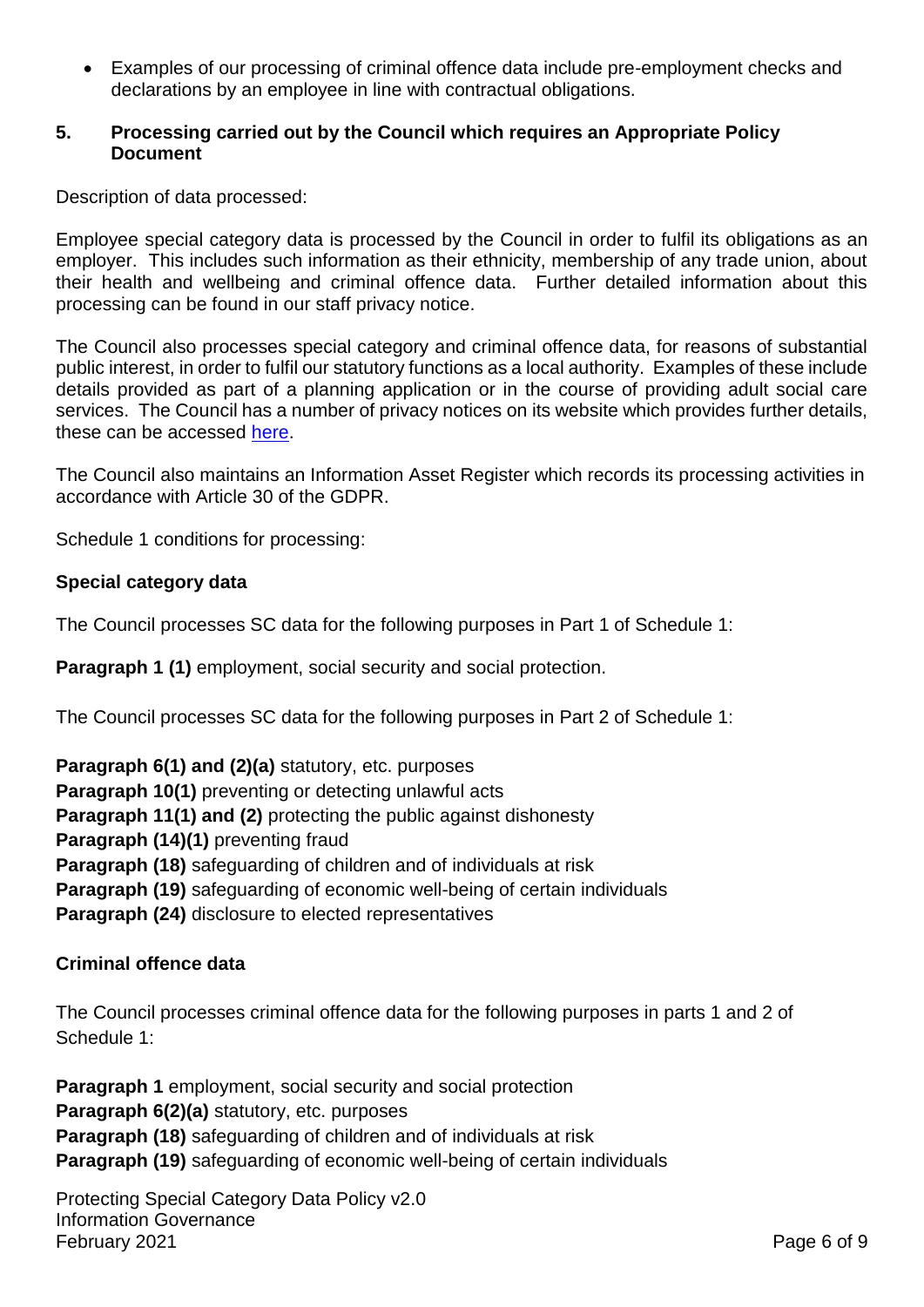#### <span id="page-6-0"></span>**6. Procedures for ensuring compliance with the principles**

#### **Accountability principle**

The Council has put a number of measures in place to meet the requirements of accountability, these include:

- The maintenance of our Information Asset Register which documents our processing activities,
- Carrying out data protection impact assessments for new projects which involve the processing of personal data,
- Appointing a data protection officer, who reports directly to senior management,
- The adoption and implementation of data protection policies,
- Ensuring contracts are in place with our data processors and data processing agreements are issued to them, and
- Putting appropriate security measures in place to protect the personal data we process.

These measures are regularly reviewed, and where appropriate updated, as and when required.

#### **Principle (a): lawfulness, fairness and transparency**

For processing to be lawful it has to be based on law and either the data subject will have given their consent, or the processing will meet at least one of the conditions in Schedule 1 of DPA 2018. The Council ensures it provides clear and transparent information about why we are processing personal data, in the various privacy notices on our website.

When we process data for substantial public interest it is necessary to fulfil the various functions conferred on the Council. This is because the Council has a legal obligation to carry out these functions which are laid down in legislation.

We have to process data for the purposes of employment, this is in relation to our obligations as an employer.

The Council will also process special category data to comply with other obligations it is responsible for in its role as a local government body.

#### **Principle (b): purpose limitation**

As explained above the Council processes personal data for purposes of substantial public interest where the processing is necessary to fulfil its statutory functions, for the prevention or detection of unlawful acts, to protect the public against dishonesty, for purposes of preventing fraud, to safeguard children and of individuals at risk, and the economic well-being of certain individuals or for disclosure to elected representatives. The law authorises the Council to process personal data for these purposes.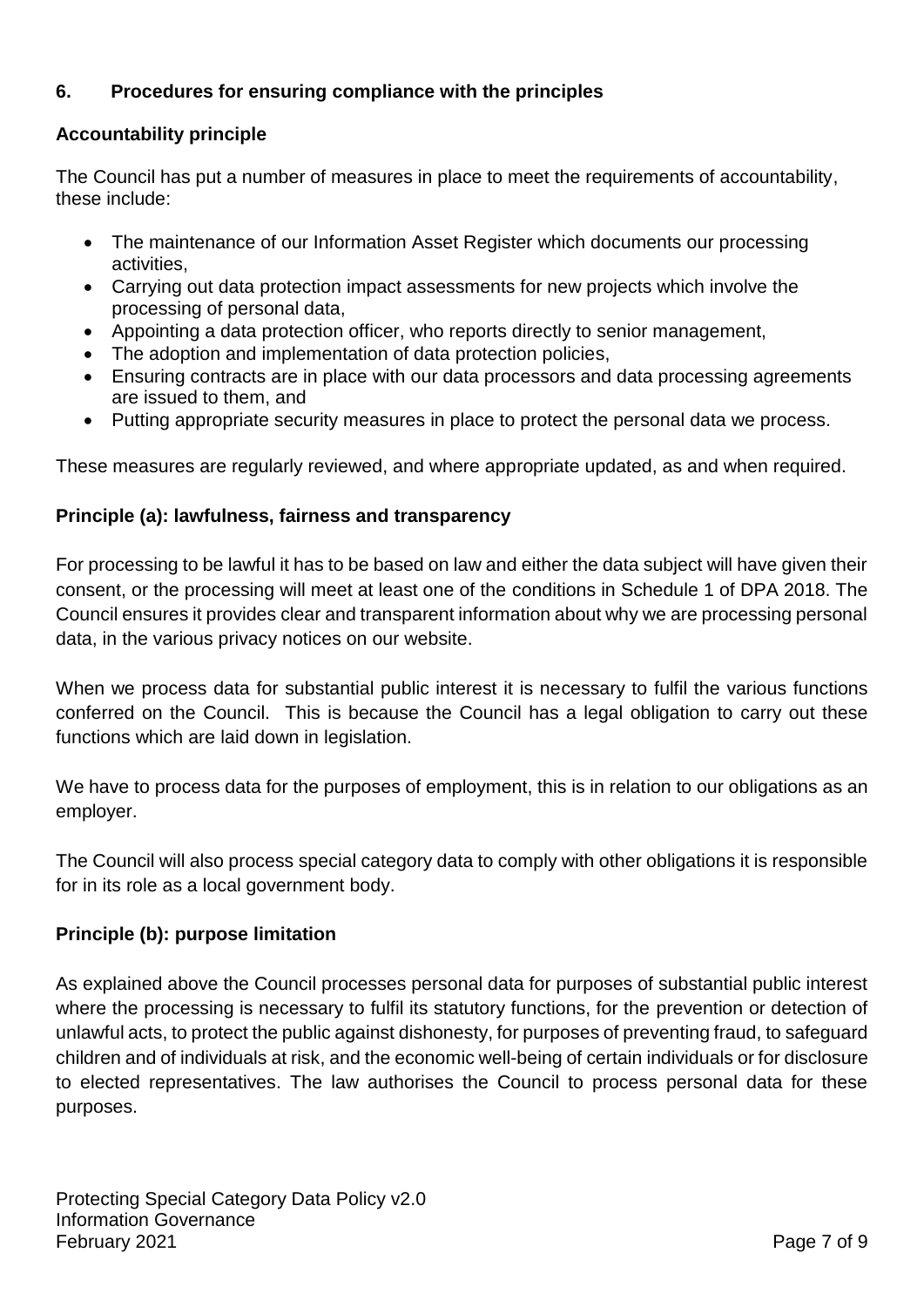The processing the Council carries out will be for any one of the purposes above (whether it was collected by us or by another controller), only when the processing is necessary and proportionate to that purpose.

When we are asked to share data or we decide to share with another controller, this will be documented. We will only share with those organisations who are authorised by law to process data for their purpose.

The Council will not process personal data for purposes incompatible with the original purpose it was collected for

#### **Principle (c): data minimisation**

The Council only collects personal data which is necessary and proportionate, and makes sure it is not excessive. If the Council receives or obtains more data than is necessary for its purposes, it will ensure it is erased.

#### **Principle (d): accuracy**

The Council will take all reasonable steps to ensure that the data it holds is accurate and up to date. Where it becomes aware that this is not the case it will take appropriate measures available to rectify or erase this data. Where the right to erasure or rectification does not apply, the Council will record this decision.

#### **Principle (e): storage limitation**

The Council has, and maintains, a records retention schedule, which sets out how long personal data is retained for. That is unless the data is required to be retained longer for archiving purposes. Retention periods are determined based on legislation, audit requirements, and our business needs. The retention schedule is reviewed on a regular basis and updated as and when required.

#### **Principle (f): integrity and confidentiality (security)**

The Council has taken the necessary steps to ensure its data is processed on its secure network. All information stored in hard copy is processed in accordance with our access and security policies and procedures.

Electronic systems used by the Council have appropriate access controls applied and access to hard copy data in physical storage is managed appropriately.

Personal data held in the Council's electronic systems can be updated or erased when it is right and appropriate to do so.

#### **Retention and erasure policies**